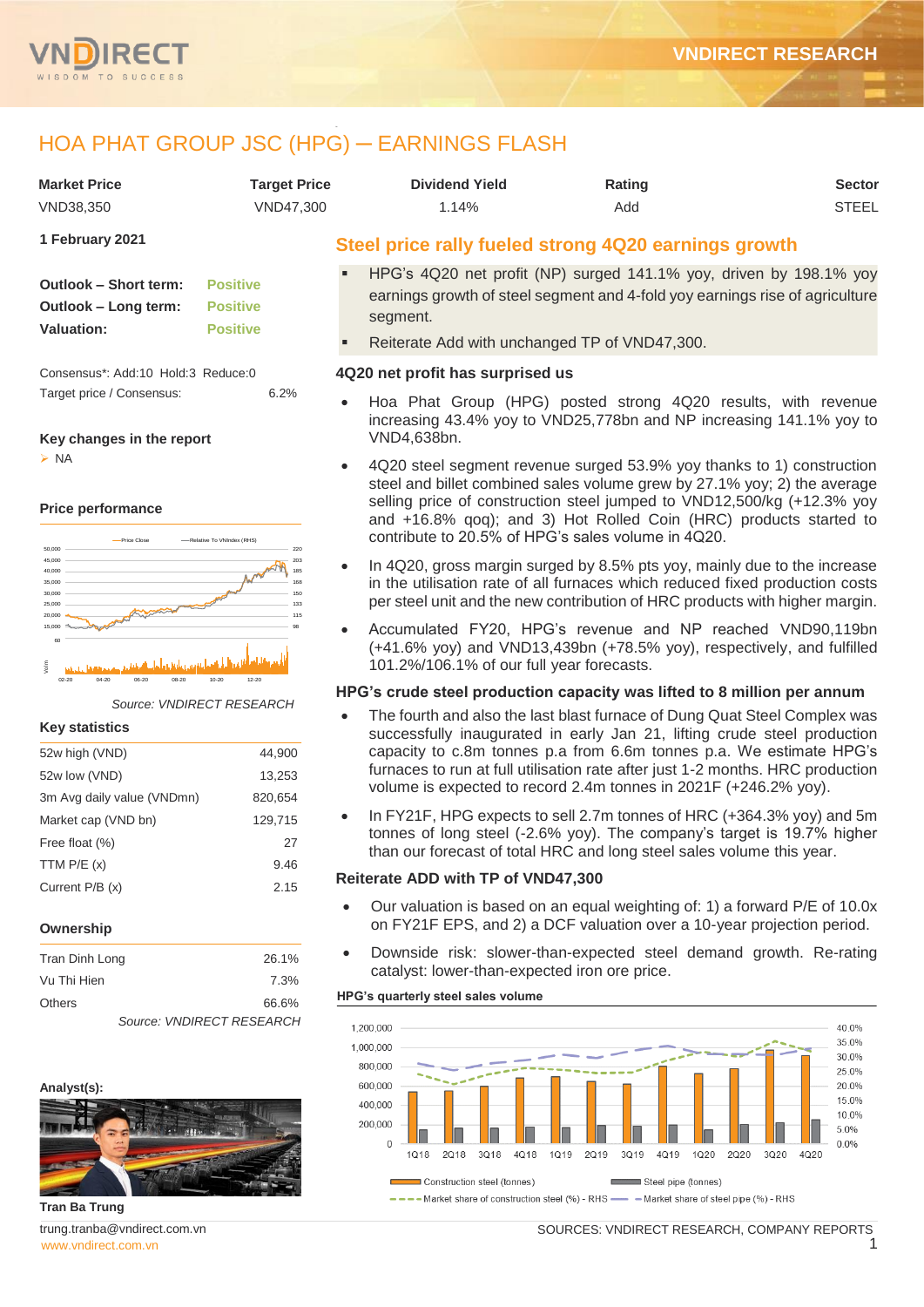# **IRECT** SDOM TO SUCCESS

### **Figure 1: 4Q20 results review (VND bn)**

|                           |           |           |             |           |           |             | vs full year |                                                                                                      |
|---------------------------|-----------|-----------|-------------|-----------|-----------|-------------|--------------|------------------------------------------------------------------------------------------------------|
|                           | 4Q20      | 4Q19      | $%$ yoy     | 2020      | 2019      | yoy         |              | forecast Comment                                                                                     |
| <b>Total revenue</b>      | 25,778    | 17,975    | 43.4%       | 90,119    | 63,658    | 41.6%       |              | 101.2% In line with our expectation.                                                                 |
| <b>Steel</b>              | 22,179    | 14,411    | 53.9%       | 76,250    | 50,837    | 50.0%       | 101.7%       |                                                                                                      |
| Industrial production     | 679       | 294       | 130.6%      | 2,566     | 2,826     | $-9.2%$     | 102.7%       |                                                                                                      |
| Agriculture               | 2,719     | 662       | 310.5%      | 10,553    | 6,041     | 74.7%       | 97.9%        |                                                                                                      |
| Real estates              | 201       | 2,607     | $-92.3%$    | 750       | 3,954     | $-81.0%$    | 93.0%        |                                                                                                      |
| <b>Gross profit</b>       | 6,267     | 2,836     | 121.0%      | 18,905    | 11,185    | 69.0%       | 102.7%       |                                                                                                      |
| Gross profit margin       | 24.3%     | 15.8%     | 8.5% pts    | 21.0%     | 17.6%     | $3.4\%$ pts | $0.3\%$ pts  |                                                                                                      |
| SG&A expense              | 497       | 376       | 32.4%       | 1,785     | 1,442     | 23.7%       | 100.2%       |                                                                                                      |
| <b>EBITDA</b>             | 7,156     | 3,218     | 122.4%      | 21,934    | 12,350    | 77.6%       |              | 100.4% In line with our expectation.                                                                 |
| Interest expense          | 662       | 270       | 145.0%      | 2,207     | 937       | 135.6%      | 114.7%       |                                                                                                      |
| Pretax profit             | 5,330     | 2,285     | 133.3%      | 15,355    | 9,097     | 68.8%       | 105.7%       |                                                                                                      |
| Net profit                | 4,638     | 1,923     | 141.1%      | 13,439    | 7,527     | 78.5%       |              | 106.1% Above our forecast.                                                                           |
| Net margin                | 18.0%     | 10.7%     | $7.3%$ pts  | 14.9%     | 11.8%     | $3.1\%$ pts | 0.7% pts     |                                                                                                      |
| <b>EBITDA</b> margin      | 27.8%     | 17.9%     | 9.9% pts    | 24.3%     | 19.4%     | 4.9% pts    | $-0.2\%$ pts |                                                                                                      |
| SG&A as % of revenue      | 1.9%      | 2.1%      | $-0.2%$ pts | 2.0%      | 2.3%      | $-0.3%$ pts | $0.0\%$ pts  |                                                                                                      |
|                           |           |           |             |           |           |             |              |                                                                                                      |
| Sale volume (tonne)       | 1,960,714 | 1,228,534 | 59.6%       | 6,535,972 | 2,939,783 | 122.3%      | 111.5%       |                                                                                                      |
| <b>Construction steel</b> | 913,487   | 807,906   | 13.1%       | 3,400,404 | 1,967,160 | 72.9%       | 101.8%       |                                                                                                      |
| Steel billets             | 393,000   | 219,928   | 78.7%       | 1,732,263 | 220,000   | 687.4%      | 100.1%       |                                                                                                      |
| Steel pipe                | 252,762   | 200,700   | 25.9%       | 821,840   | 752,623   | 9.2%        | 104.0%       |                                                                                                      |
|                           |           |           |             |           |           |             |              | HRC volume used internally is only 15.3% of total<br>HRC production in 2020, lower than our previous |
| <b>HRC</b>                | 401.465   |           | <b>NA</b>   | 581,465   |           | <b>NA</b>   |              | 165.8% forecast of 45%.                                                                              |
|                           |           |           |             |           |           |             |              | SOURCES: VNDIRECT RESEARCH, COMPANY REPORTS                                                          |

### **Figure 2: Peer comparison**

| Company                         | <b>Ticker</b>  | Recom. |        |           |         |      |                    | 3-year                                                        |         |       |               |       |             |                |
|---------------------------------|----------------|--------|--------|-----------|---------|------|--------------------|---------------------------------------------------------------|---------|-------|---------------|-------|-------------|----------------|
|                                 |                |        | Price  | <b>TP</b> | Mkt cap |      | P/E(x)             | <b>EPS</b>                                                    | P/BV(x) |       | EV/EBITDA (x) |       |             | <b>ROE (%)</b> |
|                                 |                |        | LC\$   | LC\$      |         |      | US\$ m CY21F CY22F | $CAGR$ $(\%)$                                                 | CY21F   | CY22F | CY21F         | CY22F | CY21F CY22F |                |
| Regional listed steel producers |                |        |        |           |         |      |                    |                                                               |         |       |               |       |             |                |
| Sansteel Minguang Co Ltd -A     | 002110 CH      | na     | 6.4    | na        | 2,409   | 5.9  | 5.4                | 78.9                                                          | 0.7     | 0.7   | 4.6           | 4.2   | 12.8        | 12.7           |
| Xinyu Iron & Steel Co Ltd-A     | 600782 CH      | na     | 4.0    | na        | 1,988   | 5.3  | 5.2                | 179.9                                                         | 0.5     | 0.4   | na            | na    | 9.8         | 9.0            |
| Nanjing Iron & Steel Co-A       | 600282 CH      | na     | 3.2    | na        | 3,015   | 7.8  | 7.2                | 322.5                                                         | 0.9     | 0.8   | 5.0           | 4.6   | 12.1        | 12.5           |
| Liuzhou Iron & Steel Co-A       | 601003 CH      | na     | 5.6    | na        | 2,229   | 7.6  | 7.3                | 327.1                                                         | 1.2     | 1.1   | na            | na    | 14.2        | 13.7           |
| Angang Steel Co Ltd-A           | 000898 CH      | na     | 2.9    | na        | 4,084   | 14.2 | 9.3                | 87.1                                                          | 0.5     | 0.5   | 5.7           | 4.9   | 3.6         | 5.0            |
| Xinyu Iron & Steel Co Ltd-A     | 600782 CH      | na     | 4.0    | na        | 1,988   | 5.3  | 5.2                | 179.9                                                         | 0.5     | 0.4   | na            | na    | 9.8         | 9.0            |
| Hyundai Steel                   | 004020 KS      | na     | 39,450 | na        | 4,705   | 21.3 | 13.9               | (48.7)                                                        | 0.3     | 0.3   | 7.4           | 6.9   | 1.4         | 2.1            |
| JFE Holidng Inc                 | 5411 JP        | na     | 934.0  | na        | 5,477   | na   | 8.3                | na                                                            | 0.3     | 0.3   | 15.2          | 7.5   | (4.8)       | 4.6            |
| <b>Tata Steel</b>               | <b>TATA IN</b> | na     | 621.3  | na        | 9.798   | 15.5 | 7.7                | 50.0                                                          | 1.0     | 0.9   | 7.4           | 6.3   | 5.2         | 10.5           |
| Jindal Steel & Power Ltd        | <b>JSP IN</b>  | na     | 269.8  | na        | 3.768   | 5.4  | 7.2                | 58.5                                                          | 0.8     | 0.7   | 3.9           | 4.4   | 15.8        | 10.6           |
| <b>NMDC Ltd</b>                 | NMDC IN        | na     | 106.3  | na        | 4,455   | 6.5  | 6.5                | 14.4                                                          | 1.0     | 0.9   | 4.6           | 4.4   | 16.3        | 15.2           |
|                                 |                |        |        |           |         |      |                    |                                                               |         |       |               |       |             |                |
| Average                         |                |        |        |           | 3,992   | 9.5  | 7.6                | 125.0                                                         | 0.7     | 0.6   | 6.7           | 5.4   | 8.7         | 9.5            |
| Median                          |                |        |        |           | 3,768   | 7.1  | 7.2                | 83.0                                                          | 0.7     | 0.7   | 5.4           | 4.8   | 9.8         | 10.5           |
|                                 |                |        |        |           |         |      |                    |                                                               |         |       |               |       |             |                |
| Hoa Phat Group                  | <b>HPG VN</b>  | Add    | 38,350 | 47,300    | 5.515   | 8.0  | 8.8                | 5.2                                                           | 2.2     | 2.2   | 6.8           | 5.8   | 22.1        | 20.5           |
|                                 |                |        |        |           |         |      |                    | SOURCES: VNDIRECT RESEARCH, BLOOMBERG, DATA AS OF 01 FEB 2021 |         |       |               |       |             |                |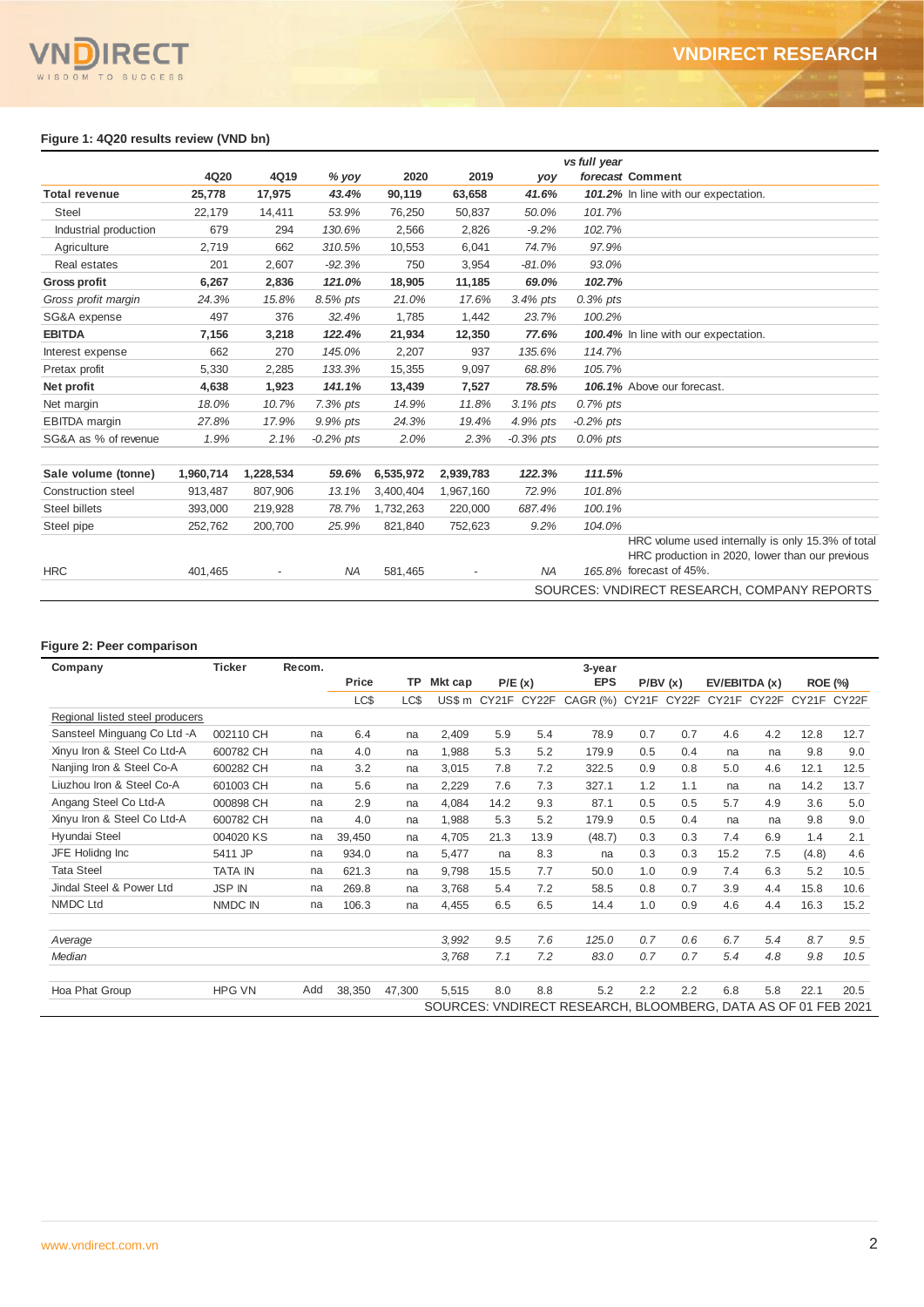## **RE** WISDOM TO SUCCESS

## **VNDIRECT RESEARCH**

### **Valuation**



#### **Income statement**

| (VNDbn)                       | 12-20A    | 12-21E    | 12-22E    |
|-------------------------------|-----------|-----------|-----------|
| Net revenue                   | 90,119    | 111,138   | 116,289   |
| Cost of sales                 | (71, 214) | (88, 492) | (91, 848) |
| Gen & admin expenses          | (1,094)   | (1, 334)  | (1, 395)  |
| Selling expenses              | (690)     | (889)     | (930)     |
| <b>Operating profit</b>       | 17,120    | 20,423    | 22,116    |
| <b>Operating EBITDA</b>       | 21,604    | 27,244    | 28,937    |
| Depreciation and amortisation | (4, 484)  | (6, 821)  | (6, 821)  |
| <b>Operating EBIT</b>         | 17,120    | 20,423    | 22,116    |
| Interest income               | 991       | 131       | 131       |
| Financial expense             | (3, 413)  | (3, 116)  | (2,638)   |
| Net other income              | 655       | 1,050     | 1,133     |
| Income from associates & JVs  | 2         | (1)       | (1)       |
| Pre-tax profit                | 15,355    | 18,487    | 20,740    |
| Tax expense                   | (1, 849)  | (2, 220)  | (2, 472)  |
| Minority interest             | (67)      | (71)      | (71)      |
| Net profit                    | 13,439    | 16,196    | 18,197    |
| Adj. net profit to ordinary   | 13,439    | 16,196    | 18,197    |
| Ordinary dividends            | (1, 419)  | (1,657)   | (3,313)   |
| <b>Retained earnings</b>      | 12,019    | 14,539    | 14,884    |
|                               |           |           |           |

#### **Balance sheet**

| (VNDbn)                               | 12-20A  | 12-21E  | 12-22E  |
|---------------------------------------|---------|---------|---------|
| Cash and equivalents                  | 13,001  | 7,859   | 18,993  |
| Short term investments                | 8,822   | 8.933   | 8,933   |
| Accounts receivables                  | 6,125   | 9,135   | 8,336   |
| Inventories                           | 26,287  | 30,037  | 31,784  |
| Other current assets                  | 2,566   | 2,698   | 2,823   |
| <b>Total current assets</b>           | 56.800  | 58,662  | 70,870  |
| <b>Fixed assets</b>                   | 72,373  | 69,875  | 68,015  |
| <b>Total investments</b>              | 171     | 26      | 26      |
| Other long-term assets                | 2,167   | 5,557   | 5,814   |
| <b>Total assets</b>                   | 131,511 | 134,120 | 144.725 |
| Short-term debt                       | 36,798  | 7,473   | 3,503   |
| Accounts payable                      | 10,916  | 10,910  | 12,892  |
| Other current liabilities             | 4.261   | 6.401   | 6,505   |
| <b>Total current liabilities</b>      | 51,975  | 24,785  | 22,900  |
| Total long-term debt                  | 17,343  | 18,358  | 15,146  |
| Other liabilities                     | 2,973   | 9,447   | 9,885   |
| Share capital                         | 33,133  | 33,133  | 33,133  |
| Retained earnings reserve             | 21,783  | 41,406  | 56,290  |
| <b>Shareholders' equity</b>           | 59,062  | 81,207  | 96,400  |
| Minority interest                     | 158     | 324     | 394     |
| <b>Total liabilities &amp; equity</b> | 131,511 | 134,120 | 144,725 |



#### **Cash flow statement**

| (VNDbn)                                     | 12-20A    | 12-21E    | 12-22E   |
|---------------------------------------------|-----------|-----------|----------|
| <b>Pretax profit</b>                        | 15,355    | 18,487    | 20,740   |
| Depreciation & amortisation                 | 4,799     | 6,840     | 6,840    |
| Tax paid                                    | (1,714)   | (2,220)   | (2, 472) |
| Other adjustments                           | (598)     | (348)     | (366)    |
| Change in working capital                   | (8, 837)  | (8,047)   | 706      |
| Cash flow from operations                   | 9,004     | 14,712    | 25,449   |
| Capex                                       | (9,370)   | (6,000)   | (5,000)  |
| Proceeds from assets sales                  | 36        | $\Omega$  | 0        |
| <b>Others</b>                               | (7,663)   | $\Omega$  | $\Omega$ |
| Other non-current assets changes            | 399       | $\Omega$  | $\Omega$ |
| Cash flow from investing activities         | (16, 599) | (6,000)   | (5,000)  |
| New share issuance                          | 3         | $\Omega$  | $\Omega$ |
| Shares buyback                              | $\Omega$  | $\Omega$  | $\Omega$ |
| Net borrowings                              | 17,468    | (12, 197) | (6,001)  |
| Other financing cash flow                   |           |           |          |
| Dividends paid                              | (1, 419)  | (1,657)   | (3,313)  |
| Cash flow from financing activities         | 16,051    | (13, 854) | (9, 314) |
| Cash and equivalents at beginning of period | 4,545     | 13,001    | 7,859    |
| Total cash generated                        | 8,456     | (5, 142)  | 11,134   |
| Cash and equivalents at the end of period   | 13,001    | 7,859     | 18,993   |

#### **Key ratios 12-20A 12-21E 12-22E Dupont** Net profit margin 14.9% 14.6% 15.6%<br>Asset turnover 0.77 0.84 0.83 Asset turnover 0.77 0.84 0.83<br>ROAA 11.5% 12.2% 13.1% ROAA 11.5% 12.2% 13.1% Avg assets/avg equity 1.57 ROAE 25.2% 23.1% 20.5% **Efficiency** Days account receivable 24.9 30.0 26.2<br>
Days inventory 135.1 123.9 126.3 Pays inventory 135.1 123.9 126.3<br>
Days creditor 135.1 123.9 126.3 Days creditor 56.1 45.0 51.2<br>Fixed asset turnover 1.27 1.56 1.69 Fixed asset turnover 1.27 1.56 1.69<br>ROIC 11.9% 15.1% 15.8% ROIC 11.9% 15.1% 15.8% **Liquidity** Current ratio 1.1 2.4 3.1 Quick ratio 0.6 1.2 1.7<br>
Cash ratio 0.4 0.7 1.2 Cash ratio 0.4 0.7 1.2<br>
Cash cvcle 103.9 108.9 101.2 Cash cycle **Growth rate (yoy)** Revenue growth  $41.6\%$  23.3%  $4.6\%$ <br>Operating profit growth  $75.7\%$  19.3% 8.3% Operating profit growth 75.7% 19.3% Net profit growth 78.5% 20.5% 12.4% EPS growth 78.5% 20.5% 12.4%

*Source: VNDIRECT RESEARCH*